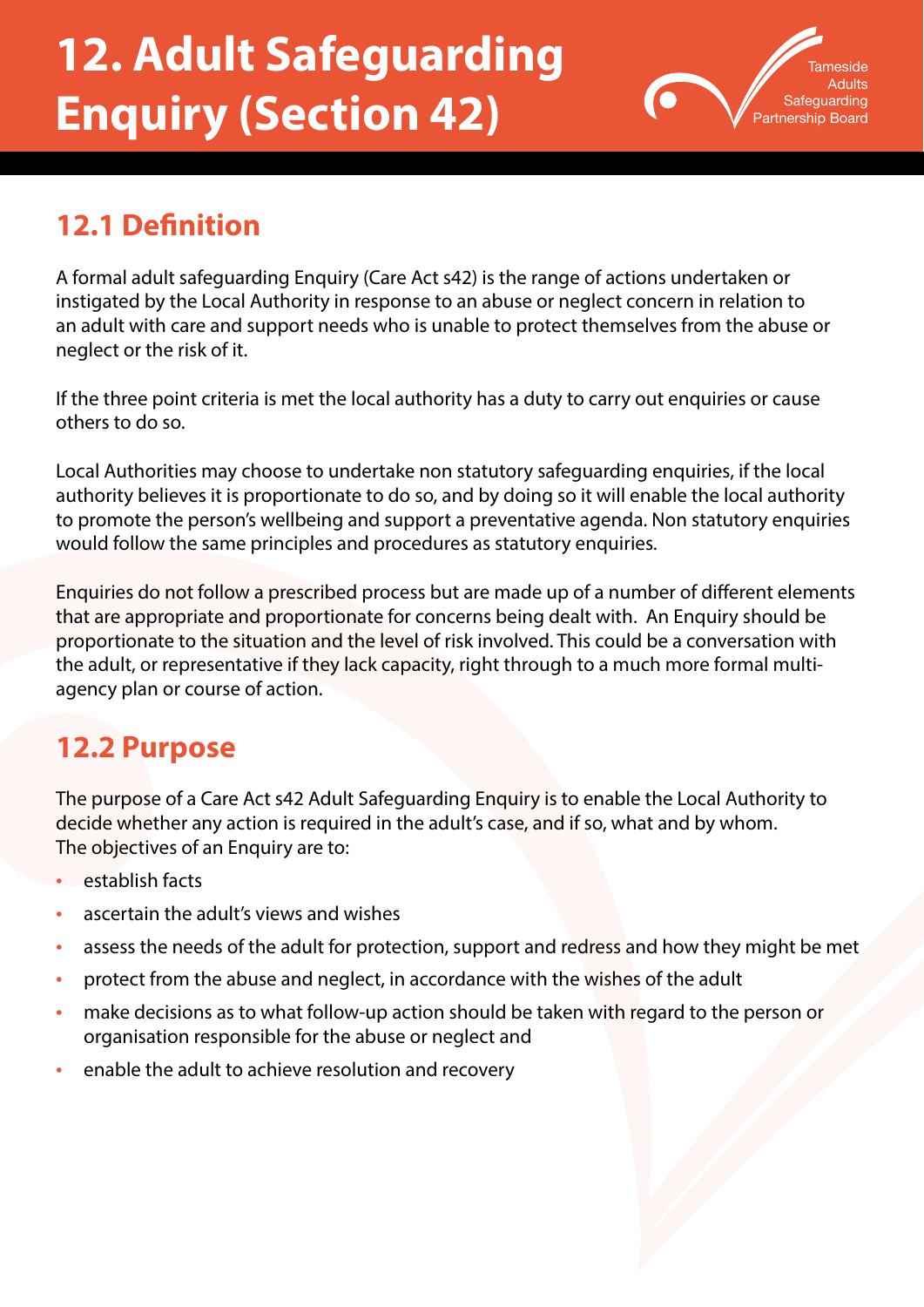# **12.3 Who will lead an enquiry?**

The Local Authority should decide very early on in the process who is the best person/ organisation to lead on the enquiry. In many cases it is the professional that knows the person or has the knowledge regarding a specific area, which will be best placed to lead the enquiry. This could be a social worker, nurse, OT or provider manager for example.

Where there are multiple agencies involved, the LA should take the lead and delegate specific parts of the enquiry as appropriate, co-ordinate the response and ensure the enquiry is completed to a satisfactory standard in line with Making Safeguarding Personal.

The Local Authority retains the responsibility for ensuring that the enquiry is referred to the right place and is acted upon. If the Local Authority has asked someone else to make enquiries, it is able to challenge the organisation/individual making the enquiry if it considers that the process and/or outcome are unsatisfactory. In exceptional cases, the Local Authority may undertake an additional enquiry, for example, if the original fails to address significant issues.

The degree of involvement of the Local Authority will vary from case-to-case, but at a minimum must involve decision making about how the enquiry will be carried out, oversight of the enquiry, decision making at the conclusion of the enquiry about what actions are required, ensuring data collection is carried out, and quality assurance of the enquiry has been undertaken.

When causing others to carry out an Enquiry Tameside MBC will:

- Identify the timescale within which the Enquiry should be completed. It will be expected that enquiries will be completed within 28 days unless there are exceptional circumstances.
- Identify how the Enquiry outcomes will be fed back to the Tameside MBC Enquiry Officer (e.g. by written report, verbal account, or meeting).
- Identify to whom the outcomes will be reported to.

On receipt of the Enquiry the Tameside MBC Enquiry Officer will:

- Assure itself that the enquiry satisfies the duty under section 42 and that the Safeguarding Plan is appropriate and robust.
- Request further enquiries or Actions if it is felt they are required.
- Ensure that the adult has been full involved and their desired outcomes have been achieved.
- Conclude the Safeguarding Enquiry and record the outcome.

It is important that when the Local Authority is causing others to carry out enquiries that the organisation leading has the skills and knowledge to carry out the enquiry in line with the Multiagency Policy and Legal Frameworks.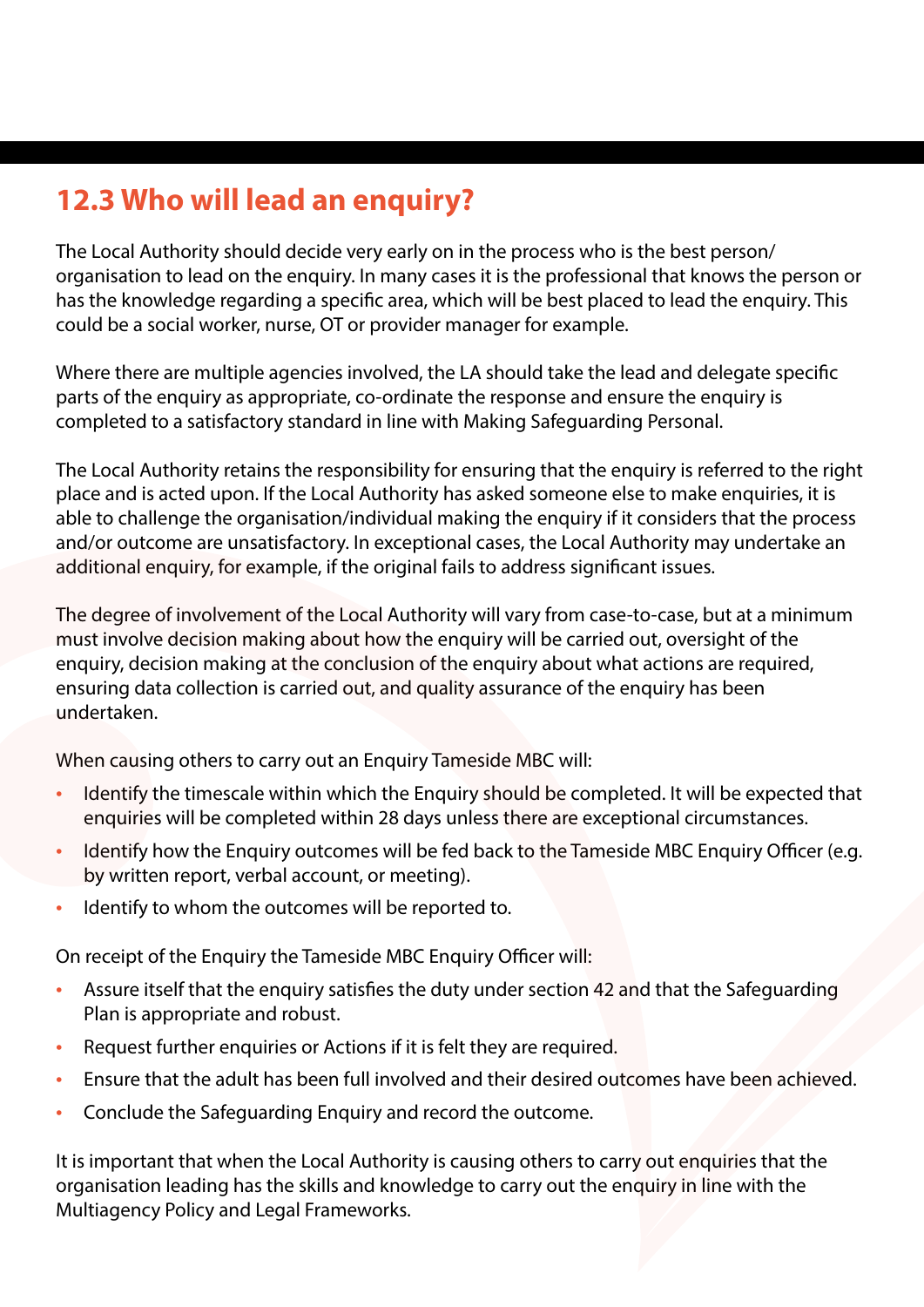# **12.4 Planning discussions/Information Gathering**

Planning should be seen as a process, not a single event. The planning process can be undertaken as a series of telephone conversations, or conversations with relevant people and agencies.

In some cases the complexity or seriousness of the situation will require formal meetings. The urgency of response should be proportionate to the seriousness of the concerns raised, and the level of risk.

The planning should be tailored to the person's situation but should include the following:

- 1. How will the views and wishes and desired outcomes for the person be gained?
- 2. Is an independent advocate required?
- 3. Sharing information with relevant parties.
- 4. Agreeing what enquiries are required and who will lead these.
- 5. Views of relevant parties (present or not).
- 6. Risk Assessment: Risks to the person and/or others.
- 7. Safeguarding Plan: What arrangements are in place for the person safety?
- 8. Safeguarding Response: Actions required to respond to the concerns.
- 9. Additional actions required.
- 10. Who will keep the person at risk (and/or representative) up to date with progress?

# **12.5 Initial Visit**

In most situations it is best practice for an initial visit to take place with the person to ensure their views and wishes are at the centre of the Enquiry.

The aim of the visit is to:

- Assess the Adults capacity to engage with the process and consider whether advocacy may be required.
- Consider whether or not a formal Mental Capacity Act Assessment is required.
- Discuss the Adult's desired outcomes
- Assess risk and consider initial steps that maybe required to reduce or minimise risk
- Gain insight into the context within which the Adult is living, such as the accommodation and /or relationships
- Consider the adult's informal networks that may be able to contribute to the protection plan.
- Review any other information that may be relevant such as files and notes.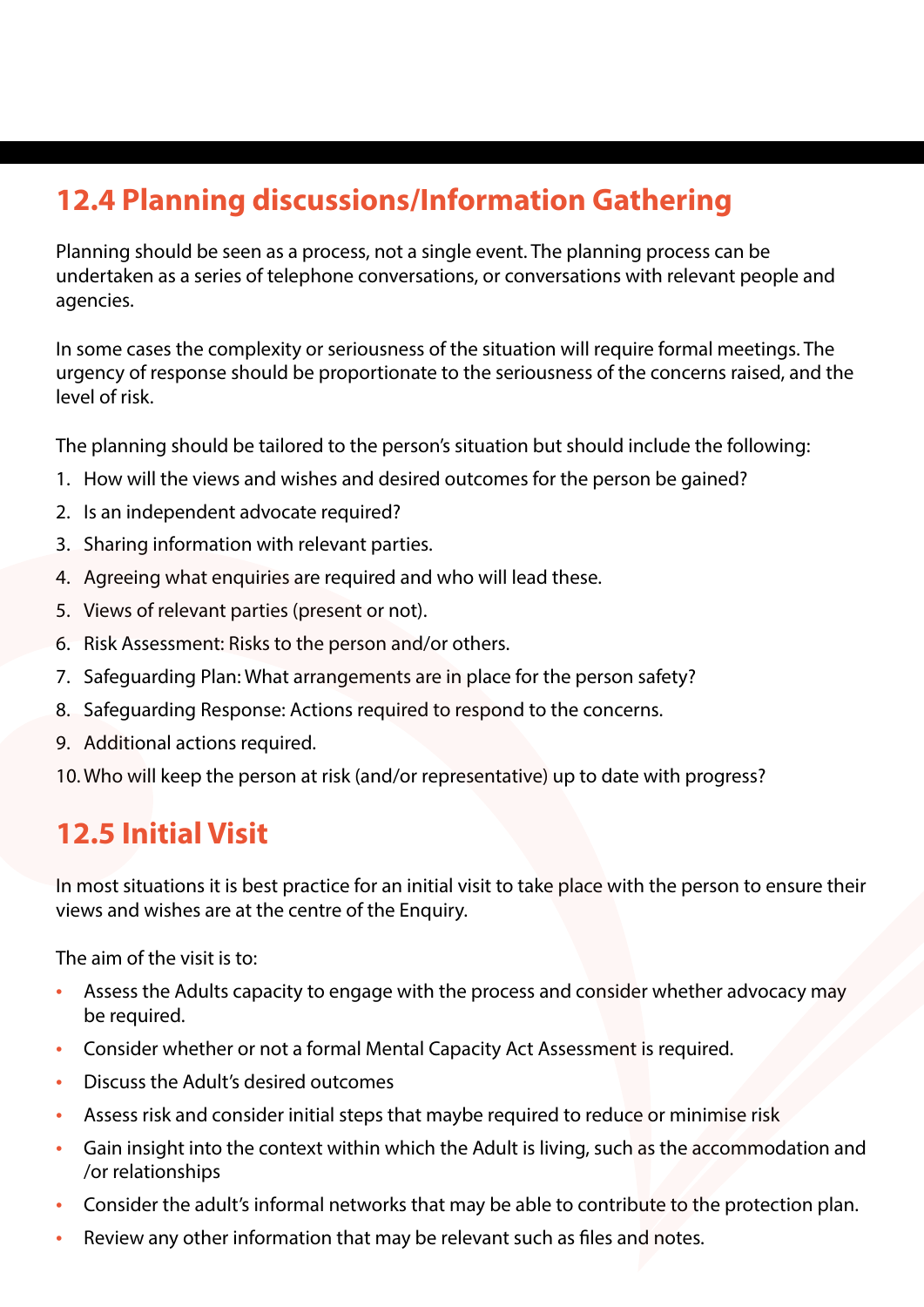The enquiry officer will determine with their manager who is best placed to carry out the initial visit.

The visit should take place as soon as practically possible. If an initial visit does not take place and issues are dealt with on the phone instead a rationale for the decision should be recorded in the notes.

The information gathered will lead the discussions throughout the enquiry, further visits maybe required to ensure that the person's wishes and desired outcomes remain central to the enquiry.

# **12.6 Information Sharing**

Information sharing between organisations is essential to safeguard adults at risk of abuse or neglect. Decisions about what information is shared and with whom will be taken on a case-bycase basis.

Whether information is shared with or without the adult's consent, the information shared should be:

- necessary for the purpose for which it is being shared
- shared only with those who have a need for it
- be accurate and up to date
- be shared in a timely fashion
- be shared accurately
- be shared securely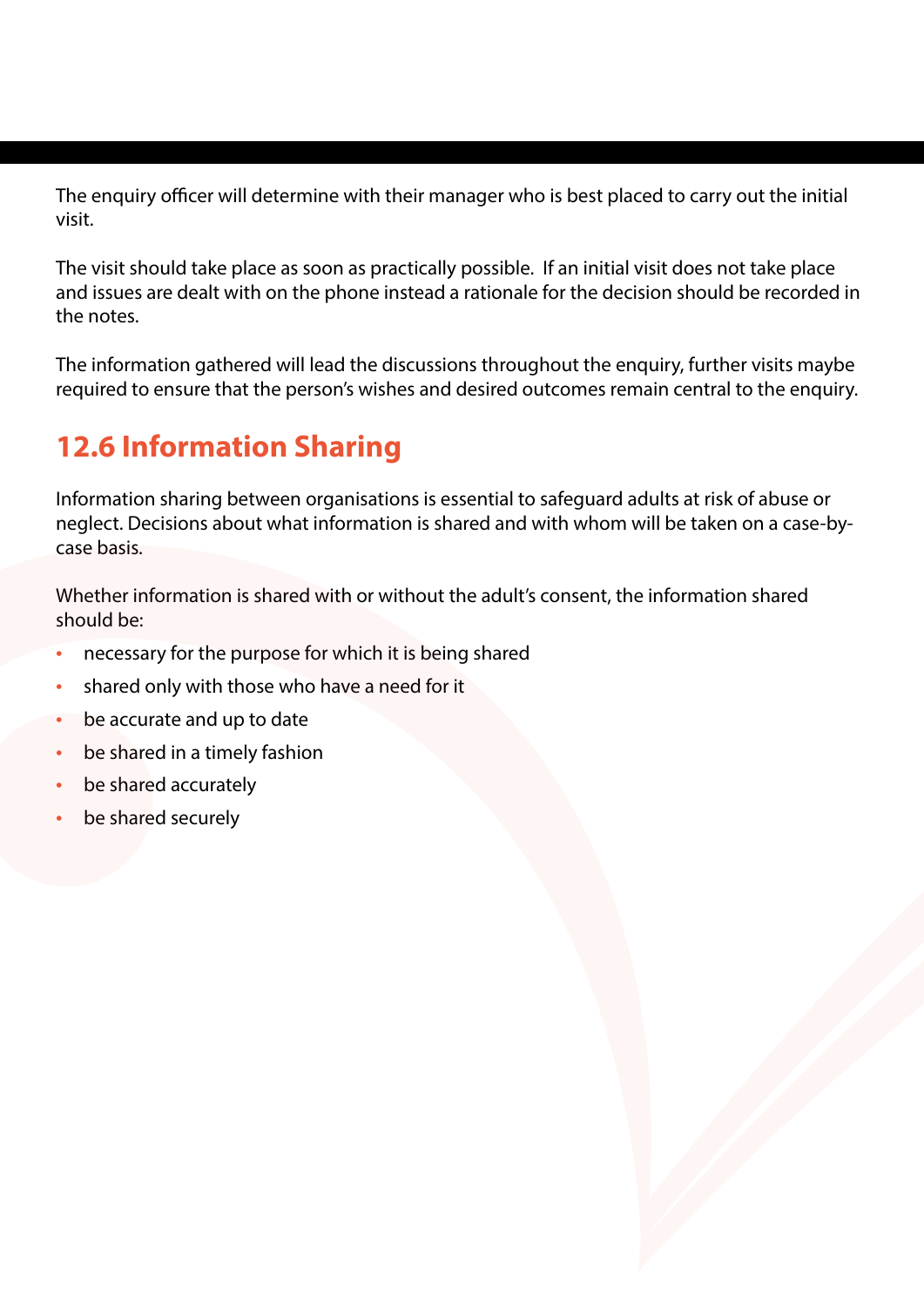#### **Best practice notifying key professionals**

| Where it is suspected a crime has been<br>committed.                                                     | Police                                                                                |
|----------------------------------------------------------------------------------------------------------|---------------------------------------------------------------------------------------|
| Where quality and safety concerns are raised<br>regarding registered services                            | CQC<br><b>Local Authority Commissioning</b><br>CCG when services are funded by health |
| Where quality and safety concerns arise<br>about an NHS hospital or independent<br>hospital              | CQC<br><b>Local Authority Commissioning</b><br>CCG when services are funded by health |
| Where disciplinary issues are involved                                                                   | Manager of relevant agency                                                            |
| Where there is a sudden or suspicious death<br>or an enquiry has not concluded and the<br>person dies.   | The Coroner's Office                                                                  |
| Concern occurred in a health/ social care<br>setting and involved unsafe equipment or<br>systems of work | Health and Safety Executive (HSE)                                                     |

## **12.7 Planning Meetings**

A planning meeting will not be necessary in all cases, where a discussion will suffice. However in more complex cases a meeting will be useful.

The purpose of a meeting is:

- To share information
- To understand the nature of the concerns
- To assess risk to the person and/or others
- To work towards achieving the person's wishes and desired outcomes
- To plan how to respond as a partnership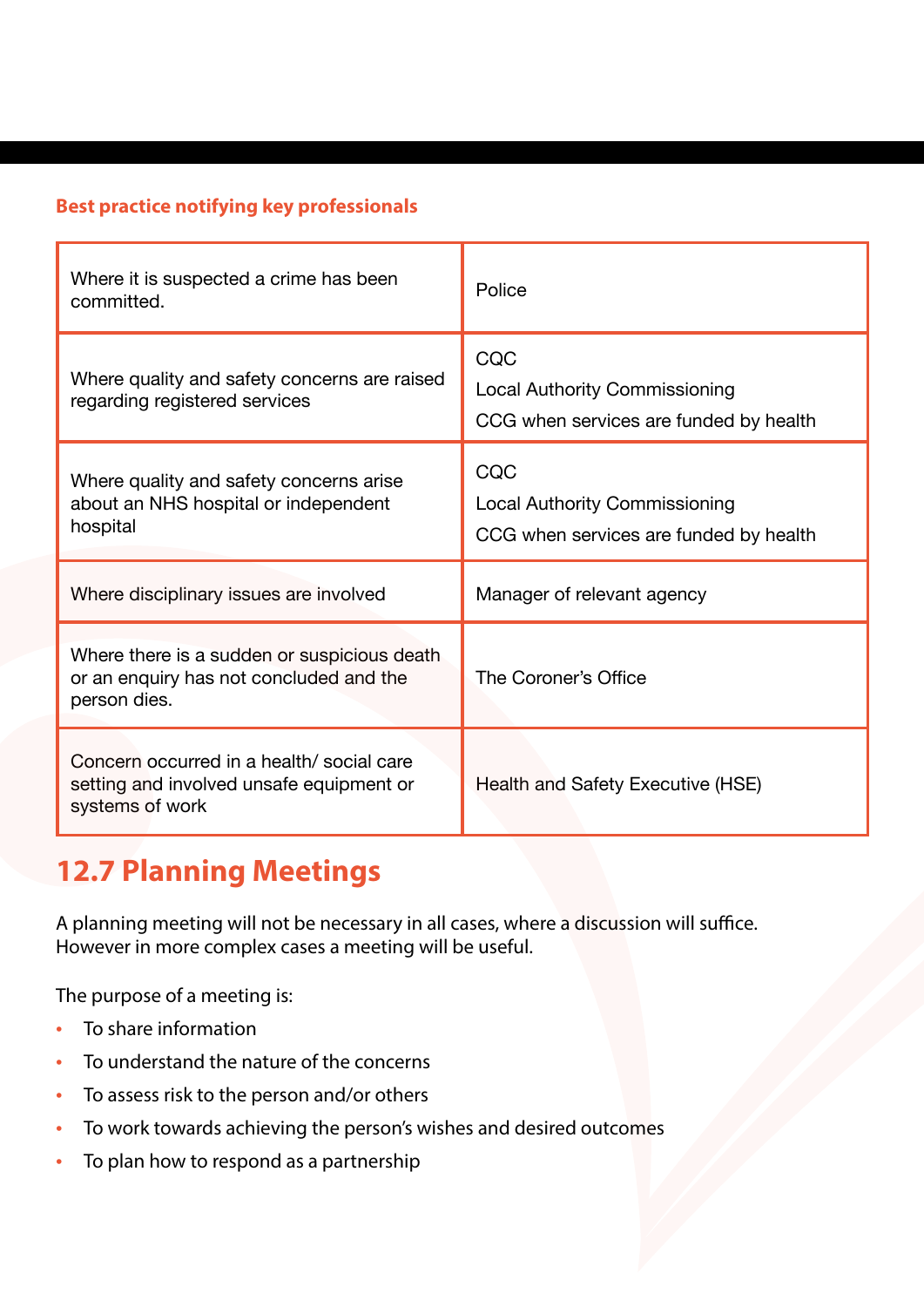A planning meeting may be arranged when:

- Where the health and safety of the Adult is or may be compromised and protection and enquiry actions from more than one agency may be required.
- Where the allegations indicate a potential Criminal Investigation may be required (which does not meet the criteria for referral into the Allegation Management Process)
- Where there are Previous Safeguarding Concerns that indicate that the risk may be higher than originally thought.

Who you might be invited to the meeting?

- The Enquiry Officer and Manager
- For incidents in registered services the TMBC/CCG Commissioning Team
- For incidents in registered services CQC should also be sent an invitation
- The police
- Housing
- Formal and or Informal Advocates
- GP
- All agencies involved with the person
- The person and/ or their family member

The meeting should be recorded and notes shared with the person and/or their representative as well as the other participants at the meeting. Sometimes Enquiries can be concluded in one meeting, others may require several meetings.

# **12.8 Safeguarding Plans**

Safeguarding plans will be developed throughout the enquiry, they are actions set to achieve the adult's desired outcome and protect the Adult.

An adult safeguarding plan is not a care and support plan, and it will focus on care provision only in relation to the aspects that safeguard against abuse or neglect, or which offer a therapeutic or recovery based resolution. In many cases the provision of care and support may be important in addressing the risk of abuse or neglect, but where this is the intention the adult safeguarding plan must be specific as to how this intervention will achieve this outcome.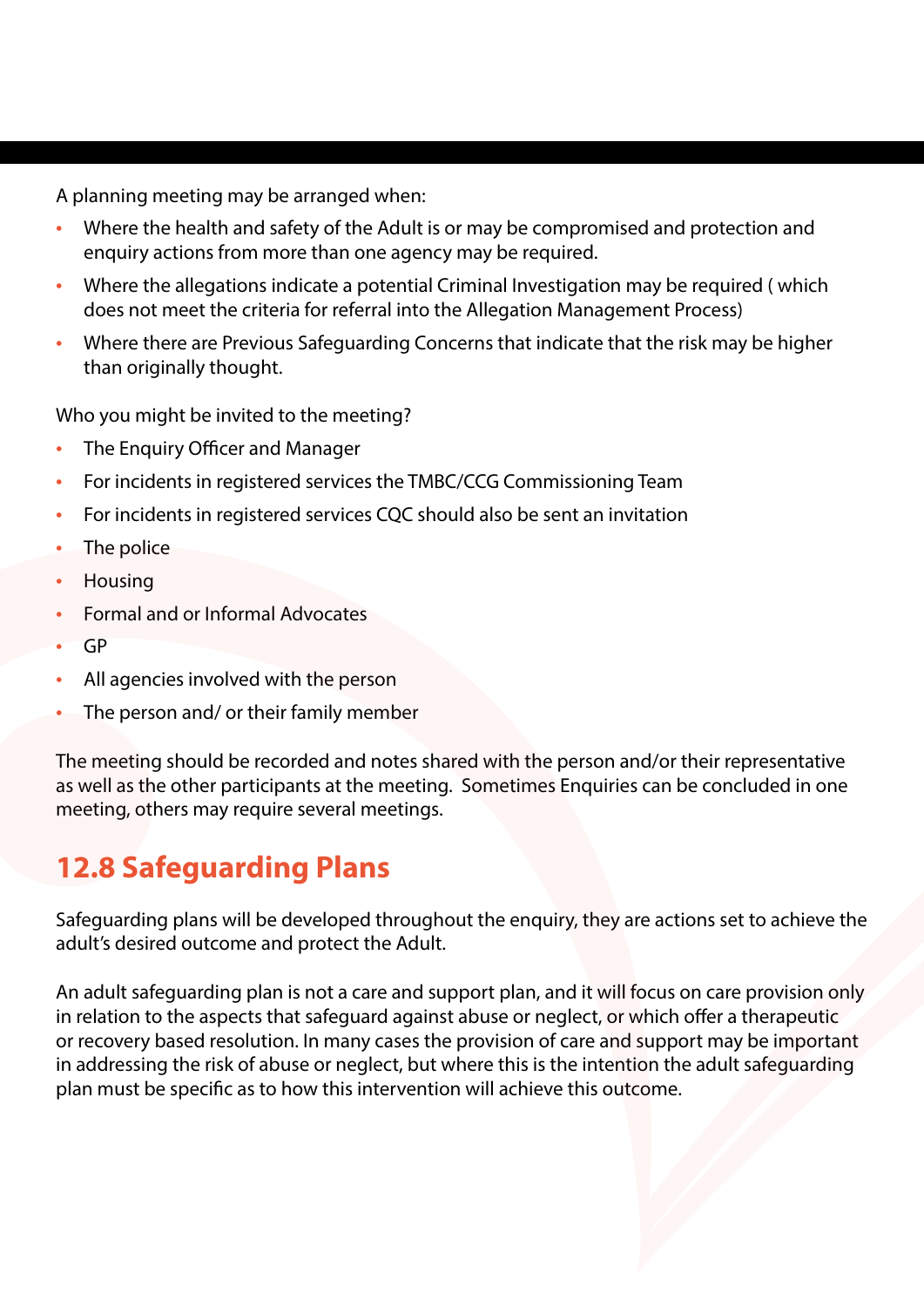Safeguarding Plans should illustrate:

- What steps are to be taken to assure the future safety of the adult at risk;
- The provision of any support, treatment or therapy, including on-going advocacy;
- Any modifications needed in the way services are provided (e.g. same gender care or placement; appointment of an Office of the Public Guardian (OPG) deputy);
- How best to support the adult through any action they may want to take to seek justice or redress;
- Any on-going risk management strategy as appropriate.

The plan should outline the roles and responsibilities of all individuals and agencies involved. It should identify which lead professional in each agency will monitor and review their relevant part of the plan, and when this will happen. Adult safeguarding plans should be personcentred and outcome-focused. Safeguarding plans should be made with the full participation of the adult at risk. In some circumstances it may be appropriate for safeguarding plans to be monitored through ongoing care management responsibilities. In other situations, a specific safeguarding review may be required.

### **12.9 Concluding an Enquiry**

Safeguarding Enquiries must be concluded and the adult should be given feedback on the outcomes.

The purpose of and Outcome meeting:

- To work towards achieving the desired outcomes of the person at risk
- To review actions undertaken
- To assess ongoing risks
- To agree how to manage those risks
- To plan any further actions
- To identify any learning
- To set a review date as and when required

Who should be invited to the meeting?

- The Enquiry Officer and Manager
- For incidents in registered services the TMBC Commissioning Team
- All agencies involved with the person
- The person and/ or their family member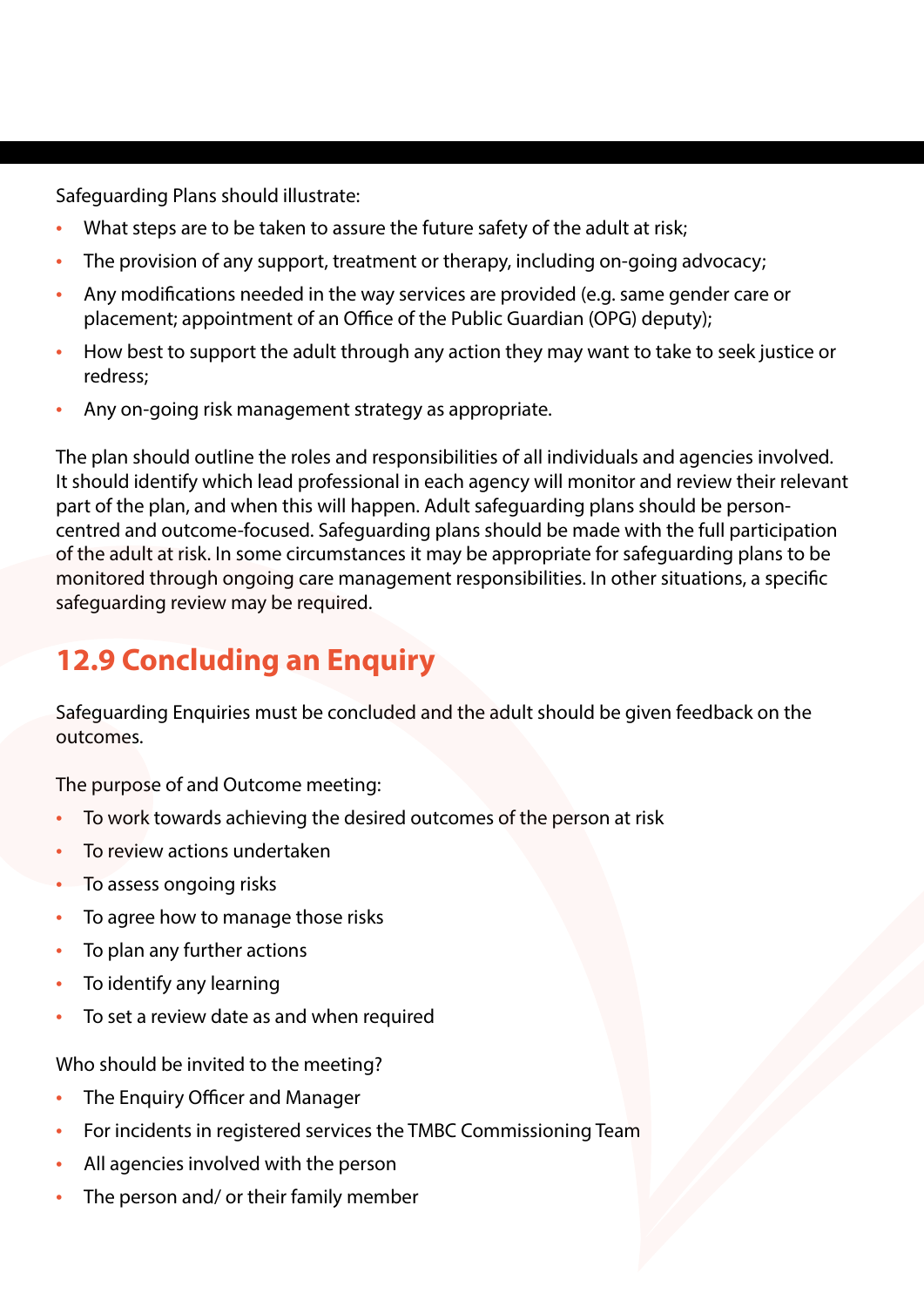The meeting should be recorded and notes shared with the person and/or their representative as well as the other participants at the meeting.

The Final completion and closure of an enquiry will take place by Enquiry officers at TMBC. The outcome of the Enquiry must be shared with the following agencies/individuals as appropriate:

- The adult
- Their representative/advocate
- The person/agency who raised the adult safeguarding concern
- The people/ agencies involved in the enquiry

# **12.10 Monitoring and Reviewing of the Safeguarding Plan**

In some complex situation it may be proportionate for a review date to be set. The Local Authority Enquiry Officer will plan and coordinate this. The review may take place through conversations or in complex situations a formal meeting may be held. The Purpose of the review is:

- To work towards achieving the desired outcomes of the person at risk
- To assess ongoing risks
- To review safeguarding plans in place
- To ensure safeguarding plans are working effectively
- To identify any learning

Reviews of adult safeguarding plans, and decisions about plans should be communicated and agreed with the adult at risk. Following the review process, it may be determined that:

- The adult safeguarding plan is no longer required; or
- The adult safeguarding plan needs to continue.

Any changes or revisions as a result of the review of the plan should be made, new review timescales set (if needed) and agreement reached regarding the lead professional for each organisation who will continue to monitor and review the plan within their organisation; or, it may also be agreed, if needed, to instigate a new adult safeguarding Section 42 Enquiry. New safeguarding enquiries will only be needed when the Local Authority determines it is necessary. If the decision is that further enquiries would be a disproportionate response to new or changed risks, further review and monitoring may continue.